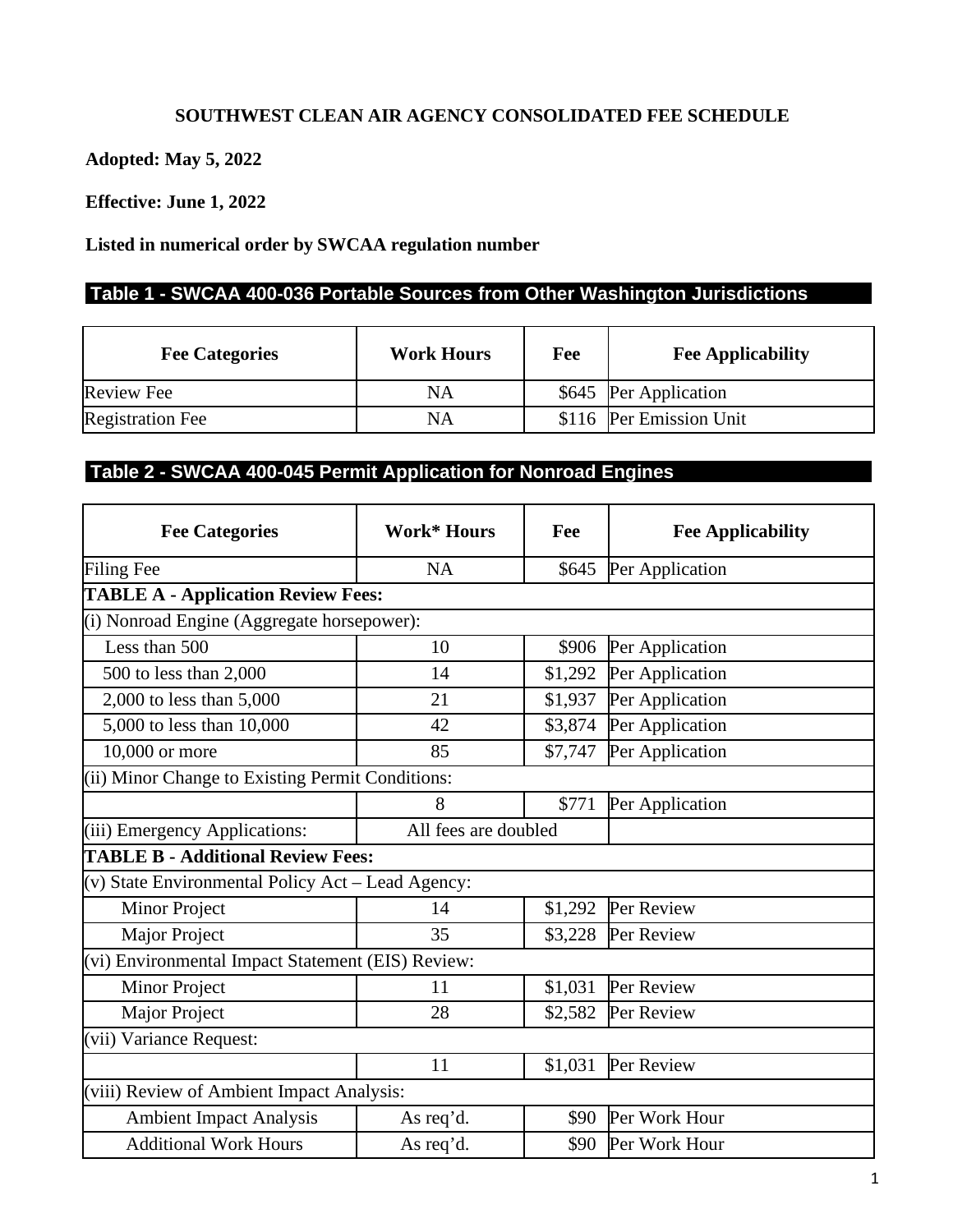## **Table 2 - SWCAA 400-045 Permit Application for Nonroad Engines (continued)**

\*If additional types of review, as identified in Table B, are required by the Agency as a result of the proposed installation, replacement or alteration, an additional review fee shall be paid as described in Table B. (Total Application Fee = Filing Fee + Application Review Fee [Table A] + Additional Review Fee [Table B]). If the staff time required exceeds the number of work hours associated with the applicable fee specified in Tables A and B, the applicant will be invoiced for each additional work hour at the rate specified for additional work hours.

## **Table 3 - SWCAA 400-046 Annual Registration Fees for Nonroad Engines**

| <b>Fee Categories</b>                        | <b>Work Hours</b> | Fee | <b>Fee Applicability</b> |  |  |
|----------------------------------------------|-------------------|-----|--------------------------|--|--|
| Registration Fee Based on Engine Horsepower: |                   |     |                          |  |  |
| 500 or less                                  | NA                |     | \$323 Per Engine         |  |  |
| more than 500                                | NA                |     | \$452 Per Engine         |  |  |

## **Table 4 - SWCAA 400-072 Small Unit Notification for Selected Source Categories**

| <b>Fee Categories</b>     | <b>Work Hours</b> | Fee | <b>Fee Applicability</b>     |
|---------------------------|-------------------|-----|------------------------------|
| <b>SUN Processing Fee</b> | NA                |     | \$323 Per Piece of Equipment |

## **Table 5 - SWCAA 400-074 Gasoline Transport Tanker Registration**

| <b>Fee Categories</b>   | <b>Work Hours</b> | Fee | <b>Fee Applicability</b> |
|-------------------------|-------------------|-----|--------------------------|
| <b>Registration Fee</b> | NA                |     | \$65 Per Transport Tank  |

## **Table 6 - SWCAA 400-099 Per Capita Fees**

| <b>Fee Categories</b> | <b>Work Hours</b> | Fee | <b>Fee Applicability</b>     |
|-----------------------|-------------------|-----|------------------------------|
| Per Capita Fee        | NA                |     | \$0.55 Per Person Population |

Each component city or town and county shall pay such proportion of the supplemental income to the Agency as determined by either one of two methods as provided under RCW 70A.015.1600. The first method is based on the assessed valuation of property within such city or town and county limits bears to the total assessed valuation of taxable property within the jurisdiction of SWCAA. The second method is based on the total population of such city or town and county bears to the total population of the jurisdiction of SWCAA. In addition, a combination of the two methods is allowable provided that such combination is shared at 50 percent each. The SWCAA Board of Directors has elected to use the second method based on population (per capita). The population shall be determined by the most recent State of Washington Office of Financial Management (OFM) population estimate.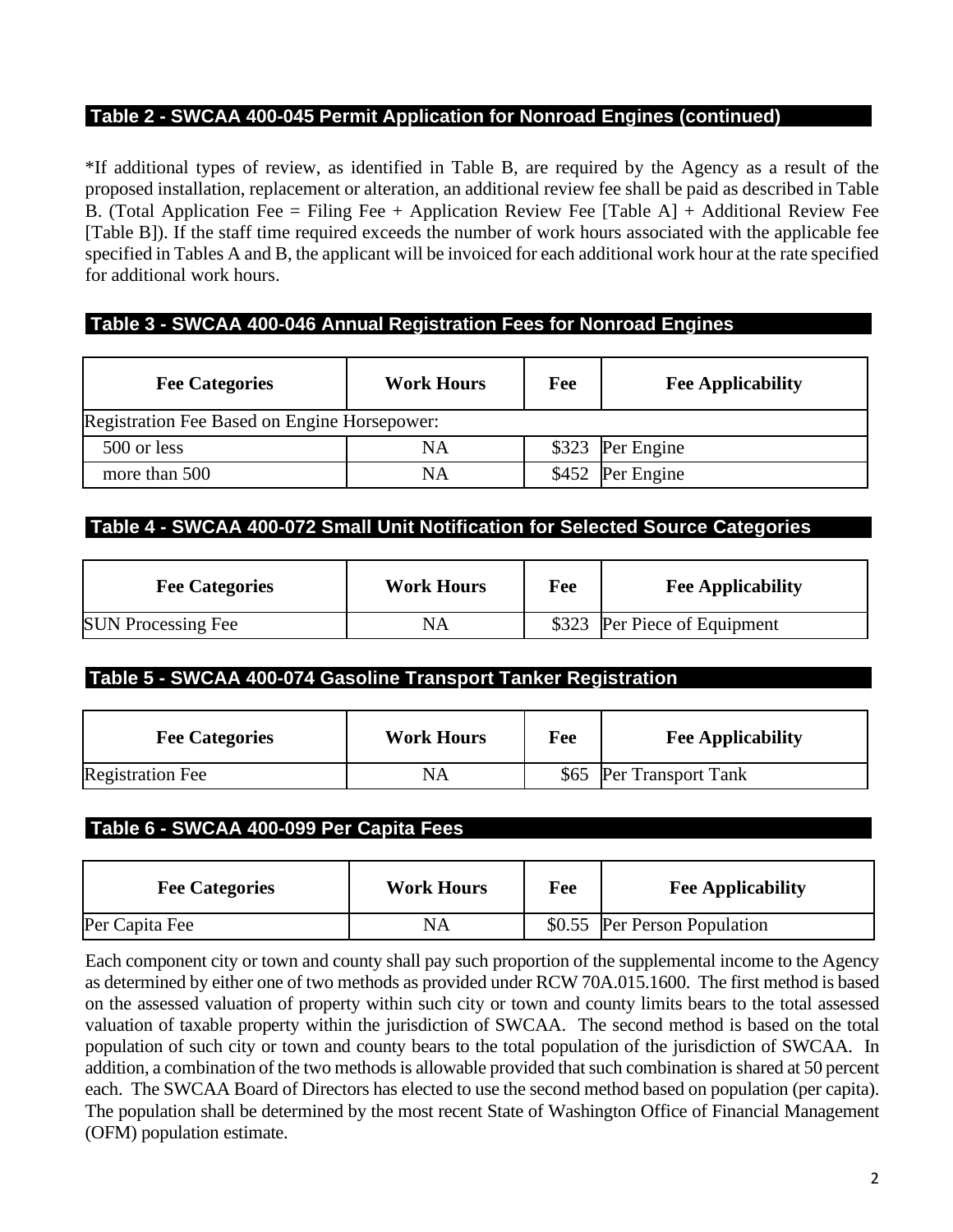## **Table 7 - SWCAA 400-100 Registration Requirements**

| <b>Fee Categories</b>                                                                             | <b>Work Hours</b> | Fee | <b>Fee Applicability</b>  |  |
|---------------------------------------------------------------------------------------------------|-------------------|-----|---------------------------|--|
| Registration fees for "stationary sources" with potential to emit of 10 tons or more per year*:   |                   |     |                           |  |
| <b>Emission Unit Fee</b>                                                                          | <b>NA</b>         |     | \$116 Per Emission Unit   |  |
| Criteria Pollutant Fee                                                                            | <b>NA</b>         |     | \$60 Per Ton of Emissions |  |
| <b>Toxic Pollutant Fee</b>                                                                        | NA                |     | \$32 Per Ton of Emissions |  |
| Registration fees for "stationary sources" with potential to emit of less than 10 tons per year*: |                   |     |                           |  |
| <b>Emission Unit Fee</b>                                                                          | NA                |     | \$130 Per Emission Unit   |  |

\* Of pollutants considered fee applicable in SWCAA 400-103(2).

## **Table 8 - SWCAA 400-103 Operating Permit Fees**

| <b>Fee Categories</b>  | Work<br><b>Hours</b> | Fee       | <b>Fee Applicability</b>        |
|------------------------|----------------------|-----------|---------------------------------|
| 1/3 AOP Program Budget | NA                   |           | I No changes Pro-Rata Emissions |
| 1/3 AOP Program Budget | NA                   |           | proposed to Pro-Rata EUs        |
| 1/3 AOP Program Budget | NA                   | fee basis | Equal Share per Source          |

**Three part fee assessment methodology.** Operating Permit Program fees shall be determined using a threepart fee assessment methodology as described below:

(a) Participation Fee. Fees sufficient to cover one-third of the Board-approved Operating Permit Program budget shall be assessed such that each "stationary source" shall pay an equal share. The total Operating Permit Program budget shall be divided by three. This amount shall be further divided by the number of 40 CFR 70 "stationary sources" within the Agency's jurisdiction. Participation fees shall be equal in amount for each 40 CFR 70 source. The participation portion of the fee shall be assessed according to the following formula:

|    |          | $PF = B \div 3 \div n$ , where;                          |
|----|----------|----------------------------------------------------------|
| PF | $=$      | Participation fee portion of total fee                   |
| -B | $\equiv$ | The total Agency budget for the Operating Permit Program |
| n  | $\equiv$ | The number of 40 CFR 70 sources                          |
|    |          |                                                          |

(b) Emissions Fee. Fees sufficient to cover one-third of the budget shall be assessed such that each "stationary source" shall pay an amount equal to that "stationary source's" portion of the total annual emissions of the fee applicable pollutants from all 40 CFR 70 "stationary sources" within the Agency's jurisdiction. The total Operating Permit Program budget shall be divided by three. The ratio of each " stationary source's" annual emissions (in tons) to the total annual emissions of fee applicable pollutants emitted by all 40 CFR 70 "stationary sources" within the Agency's jurisdiction shall be paid by the owner or operator of each "stationary source." The emissions portion of the fee shall be assessed according to the following formula: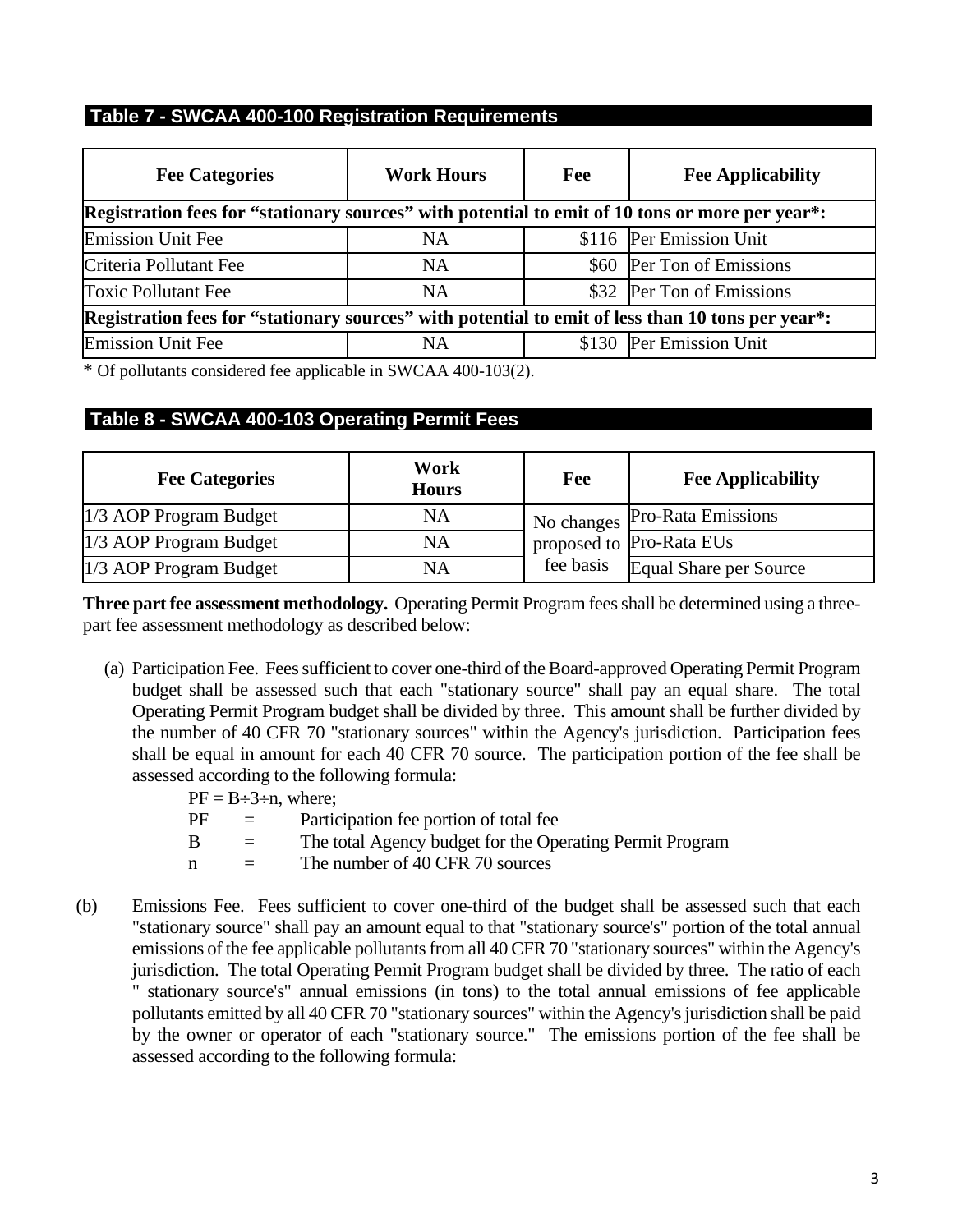$EF = B \div 3*SE \div TE$ , where:

- $EF =$  Emissions fee portion of total fee
- B = The total Agency budget for the Operating Permit Program
- $SE =$  The sum of annual emissions of fee applicable pollutants in tons per year from the individual 40 CFR 70 "stationary source" (not to exceed 7,500 tons per pollutant)
- TE  $=$  The sum of annual emissions of fee applicable pollutants in tons per year from all 40 CFR 70 "stationary sources"
- (c) Complexity Fee. Fees sufficient to cover one-third of the budget shall be assessed such that each 40 CFR 70 "stationary source" shall pay an amount equal to that "stationary source's" portion of the total emission units at all 40 CFR 70 "stationary sources" within the Agency's jurisdiction. The total Operating Permit Program budget shall be divided by three. The ratio of each "stationary source's" emission units to the total number of emission units located at all 40 CFR 70 "stationary sources" within the Agency's jurisdiction shall be paid by the owner or operator of each "stationary source." The complexity portion of the fee shall be assessed according to the following formula:

|           |          | $CF = B \div 3 * SU \div TU$ , where:                              |
|-----------|----------|--------------------------------------------------------------------|
| <b>CF</b> | $\equiv$ | Complexity fee portion of total fee                                |
| -B        | $\equiv$ | The total Agency budget for the Operating Permit Program           |
| -SU       | $=$      | The number of emission units at a "stationary source"              |
| TU        | $\equiv$ | The number of emission units at all 40 CFR 70 "stationary sources" |
|           |          |                                                                    |

(d) Total Fee. The amount of the annual assessed fees for each 40 CFR 70 "stationary source" shall be the sum of the participation, emissions and complexity fee portions (PF+EF+CF = Total Fee). The sum of the total fees for all 40 CFR 70 "stationary sources" within the Agency's jurisdiction shall be equal in amount to the Board adopted budget for the Operating Permit Program.

## **Table 9 - SWCAA 400-109 Air Discharge Permit Applications**

**Permit Application Fees**. Before the Agency may review a permit application or issue a permit, the applicant shall submit all applicable fees as detailed in the following paragraphs and tables. Total Application Fee = Filing Fee + Legal Notice Fee (if applicable) + Permit Application Review Fee [Table A] + Additional Review Fee [Table B] (if applicable) + Major NSR Review Fee [Table C] (if applicable).

**Applicability Determination**. If the owner or operator of a "new source" is unable to determine the applicability of this section, a formal determination may be requested from the Agency. A formal determination requires the submission of project related documentation sufficient for the Agency to identify affected emission units and quantify potential emissions, and the payment of the "Applicability Determination" fee as shown in the table below. This fee provides for up to 4 hours of staff time to review and/or consult with the owner or operator regarding the submitted documentation. If more than 4 hours of staff time are needed to make a determination, additional staff time will be invoiced to the owner or operator at the "Additional Work Hours" rate shown in the table below. The Agency will provide a written applicability determination to the owner or operator subsequent to reviewing the submitted documentation.

**Filing Fee.** A "Filing Fee," as shown in the table below, shall be submitted for each permit application.

**Legal Notice Fee**. An applicant who submits an Air Discharge Permit (ADP) application that requires newspaper publication of a Legal Notice pursuant to SWCAA 400-171 will be invoiced for an additional fee.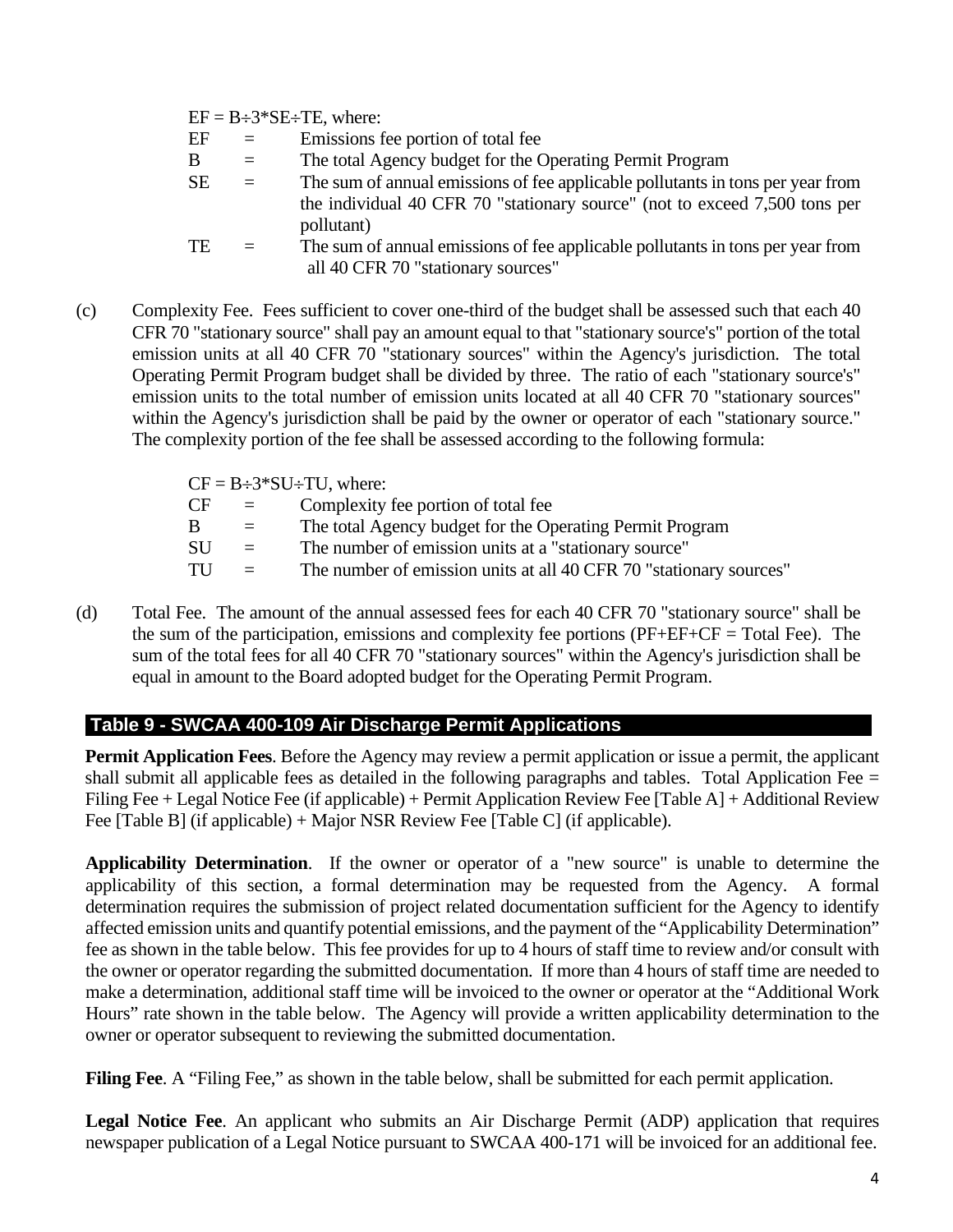The additional fee will be equal to the actual cost of publication plus the amount shown in the table below to compensate for one hour of staff time required to prepare, mail and invoice the public notice.

**Additional Work Hours**. An applicant may be invoiced for additional staff time at the rate specified for additional work hours if the required work hours exceed the number of work hours associated with the applicable fees.

**Expedited Application Review**. An applicant may request expedited processing of a permit application. The Agency shall, at its own discretion, determine if available permitting resources are sufficient to support expedited processing. If the application is accepted for expedited processing, the applicant must pay double the filing, review and additional work hour fees as shown in the table below. An expedited permit application will be processed as soon as possible and receives priority over non-expedited applications. However, the Agency will not guarantee an issue date for expedited permits since the development and issuance of a permit is highly dependent on the accuracy/completeness of the application and the responsiveness of the applicant.

| <b>Fee Categories</b>              | <b>Work Hours</b> | Fee                                  | <b>Fee Applicability</b> |
|------------------------------------|-------------------|--------------------------------------|--------------------------|
| <b>Permit Application Fees:</b>    |                   |                                      |                          |
| <b>Applicability Determination</b> |                   |                                      | \$385 Per Application    |
| Filing Fee                         | <b>NA</b>         |                                      | \$645 Per Application    |
| Legal Notice Fee                   | <b>NA</b>         |                                      | Cost+\$90 Per Notice     |
| <b>Additional Work Hours</b>       | As req'd          |                                      | \$90 Per Work Hour       |
| <b>Expedited Review</b>            | <b>NA</b>         | All fees are doubled Per Application |                          |

**Permit Application Review Fee**. A permit application review fee shall be paid for each permit application. The applicable permit application review fee for each permit application shall be determined from Table A based on the primary emission unit or activity of the proposed new, modified or altered "stationary source." Permit application review fees based on emissions are to utilize actual or proposed allowable emissions, after controls, as supported by test data or emission factors, not potential to emit. Permit application review fees based on equipment capacity or size are to utilize the design capacities of affected equipment. If the staff time required to review a permit application exceeds the number of work hours associated with the applicable review fee specified in Table A, the applicant will be invoiced for each additional work hour at the Additional Work Hours rate.

**Additional / Major New Source Review (NSR) Fees**. If additional actions, as identified in Tables B and C, must be performed by the Agency as a result of the proposed installation, alteration or modification, the applicant shall pay additional fees as specified in those Tables. The fees identified in Tables B and C are cumulative. If the staff time required to complete the additional review exceeds the number of work hours associated with the applicable review fee specified in Tables B and C, the applicant will be invoiced for each additional work hour at the Additional Work Hours rate as shown in Table C.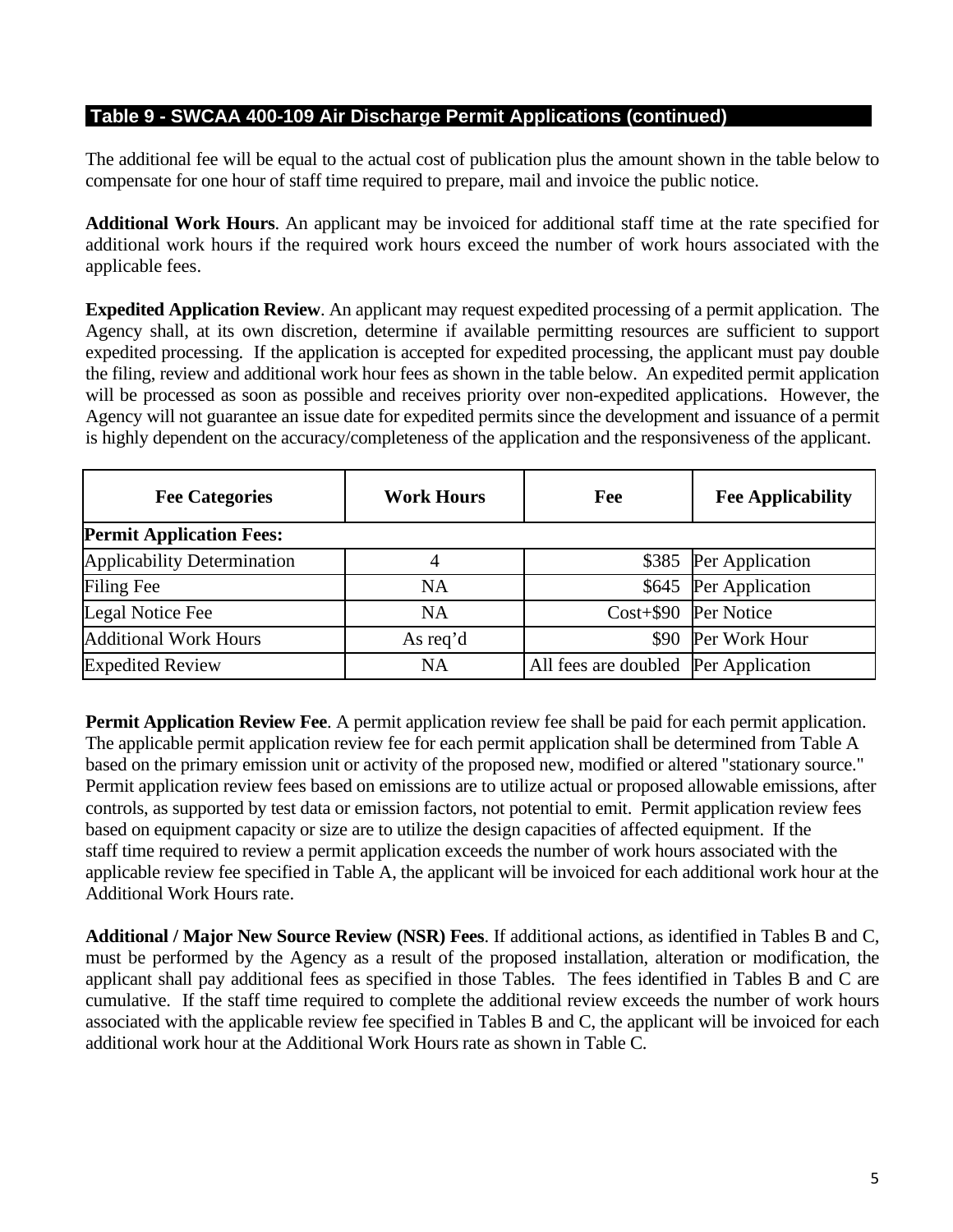| <b>Fee Categories</b>                                                           | <b>Work* Hours</b>                            | Fee     | <b>Fee Applicability</b> |
|---------------------------------------------------------------------------------|-----------------------------------------------|---------|--------------------------|
| <b>TABLE A - Permit Application Review Fees</b>                                 |                                               |         |                          |
| (i) Fuel burning equipment (MMBtu/hr design):                                   |                                               |         |                          |
| $0.4$ to less than 5                                                            | 8                                             | \$771   | Per Review               |
| 5 to less than 10                                                               | 10                                            | \$906   | Per Review               |
| 10 to less than 30                                                              | 12                                            | \$1,093 | Per Review               |
| 30 to less than 50                                                              | 14                                            | \$1,292 | Per Review               |
| 50 to less than 100                                                             | 17                                            |         | \$1,552 Per Review       |
| 100 to less than 250                                                            | 35                                            | \$3,228 | Per Review               |
| 250 to less than 500                                                            | 57                                            | \$5,165 | Per Review               |
| 500 or more                                                                     | 85                                            | \$7,747 | Per Review               |
| Change in fuel type                                                             | Half of above amount for same size Per Review |         |                          |
| (ii) Discharge from control equipment or uncontrolled process equipment (ACFM): |                                               |         |                          |
| Less than 50                                                                    | 8                                             | \$771   | Per Review               |
| 50 to less than 5,000                                                           | 10                                            | \$906   | Per Review               |
| 5,000 to less than 20,000                                                       | 11                                            |         | \$1,031 Per Review       |
| 20,000 to less than 50,000                                                      | 12                                            |         | \$1,166 Per Review       |
| 50,000 to less than 100,000                                                     | 13                                            |         | \$1,229 Per Review       |
| 100,000 to less than 250,000                                                    | 14                                            | \$1,292 | Per Review               |
| 250,000 to less than 500,000                                                    | 28                                            | \$2,582 | Per Review               |
| 500,000 or more                                                                 | 57                                            | \$5,165 | Per Review               |
| (iii) Refuse burning equipment, incinerators (Tons/day capacity):               |                                               |         |                          |
| Less than $0.5$                                                                 | 10                                            | \$906   | Per Review               |
| 0.5 to less than 5                                                              | 11                                            |         | \$1,031 Per Review       |
| 5 to less than 12                                                               | 14                                            | \$1,292 | Per Review               |
| 12 to less than 50                                                              | 42                                            | \$3,874 | Per Review               |
| 50 or more                                                                      | 85                                            | \$7,747 | Per Review               |
| (iv) Storage tanks, reservoirs, or containers (Gallons - total capacity):       |                                               |         |                          |
| 250 to less than 10,000                                                         | 8                                             | \$771   | Per Application          |
| 10,000 to less than 40,000                                                      | 14                                            | \$1,292 | Per Application          |
| 40,000 to less than 100,000                                                     | 21                                            | \$1,937 | Per Application          |
| 100,000 or more                                                                 | 28                                            | \$2,582 | Per Application          |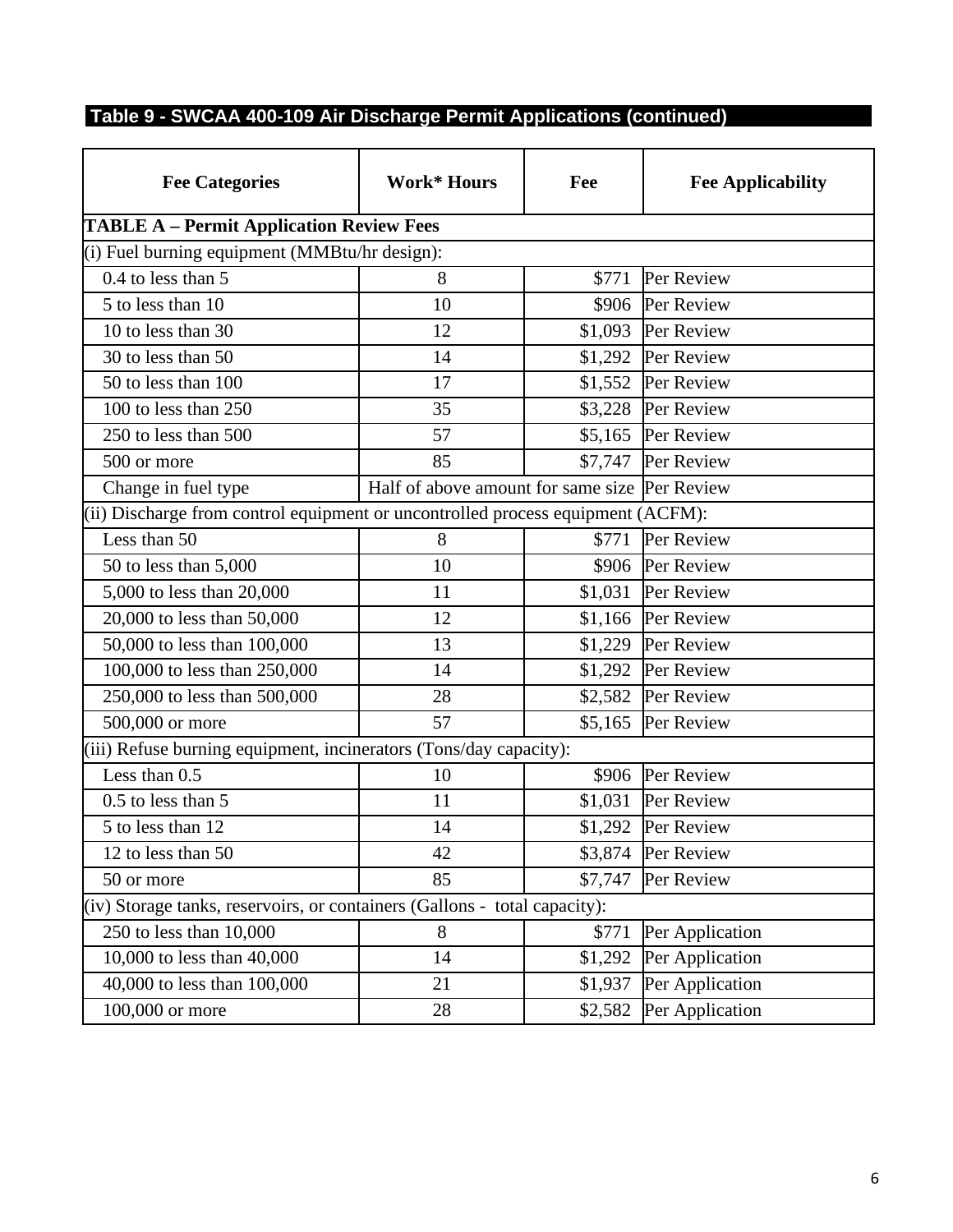| <b>TABLE A</b> – Permit Application and Review Fees (continued)                                                                         |    |         |                         |
|-----------------------------------------------------------------------------------------------------------------------------------------|----|---------|-------------------------|
| (v) Gasoline dispensing facilities:                                                                                                     |    |         |                         |
| Stage I                                                                                                                                 | 8  | \$771   | Per Application         |
| Stage II                                                                                                                                | 10 | \$906   | Per Application         |
| Stages I & II Combined                                                                                                                  | 11 | \$1,031 | Per Application         |
| <b>Toxics Review</b>                                                                                                                    | 21 | \$1,937 | Per Application         |
| <b>Stage II Removal</b>                                                                                                                 | 8  | \$771   | Per Application         |
| (vi) Complex stationary source or modification:                                                                                         |    |         |                         |
|                                                                                                                                         | 85 |         | \$7,747 Per Application |
| (vii) Synthetic minor application (Including but not limited to Title V, HAP):                                                          |    |         |                         |
|                                                                                                                                         | 35 |         | \$3,228 Per Application |
| (viii) Particulate matter and fugitive emissions from rock crushing, material transfer and ship<br>loading (Emissions – tons per year): |    |         |                         |
| Less than or equal to 10                                                                                                                | 8  | \$771   | Per Application         |
| 10 or more to 50                                                                                                                        | 14 | \$1,292 | Per Application         |
| 50 or more to 100                                                                                                                       | 21 | \$1,937 | Per Application         |
| 100 or more to 250                                                                                                                      | 35 | \$3,228 | Per Application         |
| 250 or greater                                                                                                                          | 85 | \$7,747 | Per Application         |
| (ix) Minor modifications to existing permit conditions:                                                                                 |    |         |                         |
|                                                                                                                                         | 8  | \$771   | Per Application         |
| $(x)$ Dry cleaner:                                                                                                                      |    |         |                         |
|                                                                                                                                         | 8  | \$771   | Per Application         |
| (xi) Internal combustion engines (Aggregate horsepower rating):                                                                         |    |         |                         |
| Less than 500                                                                                                                           | 10 | \$906   | Per Application         |
| 500 to less than 2,000                                                                                                                  | 14 | \$1,292 | Per Application         |
| 2,000 to less than 5,000                                                                                                                | 21 | \$1,937 | Per Application         |
| 5,000 to less than 10,000                                                                                                               | 42 |         | \$3,874 Per Application |
| 10,000 or more                                                                                                                          | 85 | \$7,747 | Per Application         |
| (xii) Crematory/small incinerators/small flares:                                                                                        |    |         |                         |
|                                                                                                                                         | 10 | \$906   | Per Application         |
| $(xiii)$ Gluing/flow coating operations without active ventilation:                                                                     |    |         |                         |
|                                                                                                                                         | 11 | \$1,031 | Per Application         |
| (xiv) Soil/groundwater remediation:                                                                                                     |    |         |                         |
|                                                                                                                                         | 11 | \$1,031 | Per Application         |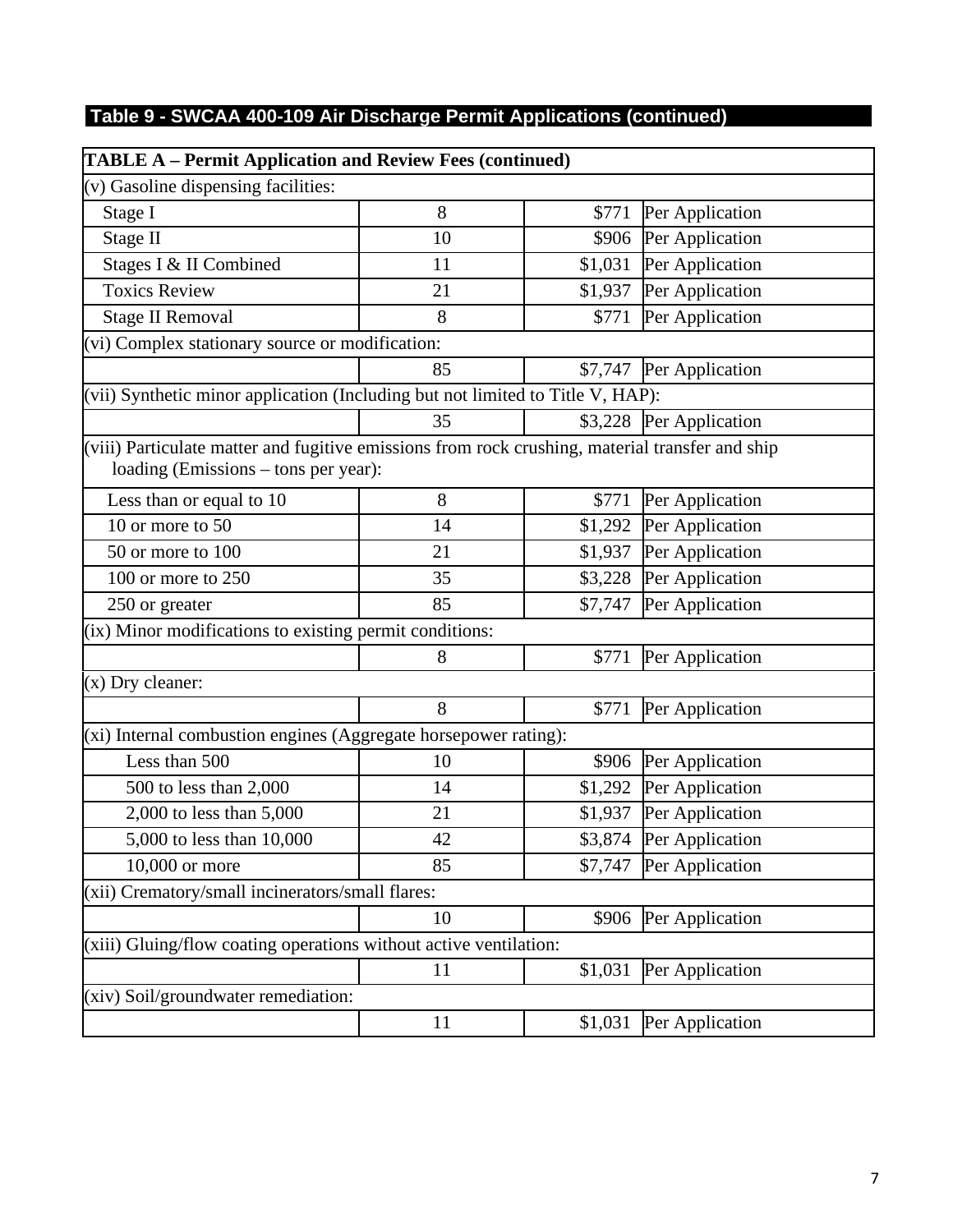| <b>TABLE A - Permit Application and Review Fees (continued)</b>                                  |                |         |                         |  |
|--------------------------------------------------------------------------------------------------|----------------|---------|-------------------------|--|
| (xv) Composting facilities (Average material throughput - tons per day):                         |                |         |                         |  |
| Less than 50                                                                                     | 8              | \$771   | Per Application         |  |
| 50 to less than 100                                                                              | 14             | \$1,292 | Per Application         |  |
| 100 to less than 200                                                                             | 21             | \$1,937 | Per Application         |  |
| 200 to less than 500                                                                             | 42             | \$3,874 | Per Application         |  |
| 500 or more                                                                                      | 85             | \$7,747 | Per Application         |  |
| (xvi) Coffee roasters:                                                                           |                |         |                         |  |
|                                                                                                  | 10             | \$906   | Per Application         |  |
| (xvii) Municipal wastewater treatment plants: (Million gallons per day - annual average design): |                |         |                         |  |
| More than 1 to less than 5                                                                       | 11             | \$1,031 | Per Application         |  |
| 5 to less than 10                                                                                | 21             |         | \$1,937 Per Application |  |
| 10 or more                                                                                       | 35             |         | \$3,228 Per Application |  |
| (xviii) Administrative amendment**                                                               |                |         |                         |  |
|                                                                                                  | $\overline{4}$ | \$360   | Per Application         |  |
| (xix) Permit extension**                                                                         |                |         |                         |  |
| 1 <sup>st</sup> Extension                                                                        | 5              | \$450   | Per Application         |  |
| $2nd$ Extension                                                                                  | 10             | \$900   | Per Application         |  |
| $(xx)$ Other (Not classified above) – sum of the following:                                      |                |         |                         |  |
|                                                                                                  | 8              | \$771   | Per Application         |  |
| 5 Tons or More of Emissions                                                                      | 3              | \$260   | Per Every 5 Tons        |  |
| <b>Toxic Air Pollutant Emissions</b>                                                             | 3              | \$260   | Per Ton                 |  |
| <b>TABLE B - Additional Fees</b>                                                                 |                |         |                         |  |
| (xxii) Emission offset analysis or bubble:                                                       |                |         |                         |  |
|                                                                                                  | 10             | \$906   | Per Application         |  |
| (xxiii) Emission reduction credit (ERC) (Deposit or withdrawal):                                 |                |         |                         |  |
|                                                                                                  | 10             |         | \$906 Per Application   |  |
| (xxiv) RACT/BACT/MACT/BART/LEAR determination:                                                   |                |         |                         |  |
|                                                                                                  | As req'd.      | \$90    | Per Work Hour           |  |
| (xxv) Variance request:                                                                          |                |         |                         |  |
|                                                                                                  | 10             | \$1,031 | Per Request             |  |
| (xxvi) Review of ambient impact analysis:                                                        |                |         |                         |  |
|                                                                                                  | As req'd.      | \$90    | Per Work Hour           |  |
| (xxvii) Review of Ecology agreed orders and consent orders pursuant to RCW 70A.305.090(1):       |                |         |                         |  |
|                                                                                                  | As req'd.      | \$90    | Per Work Hour           |  |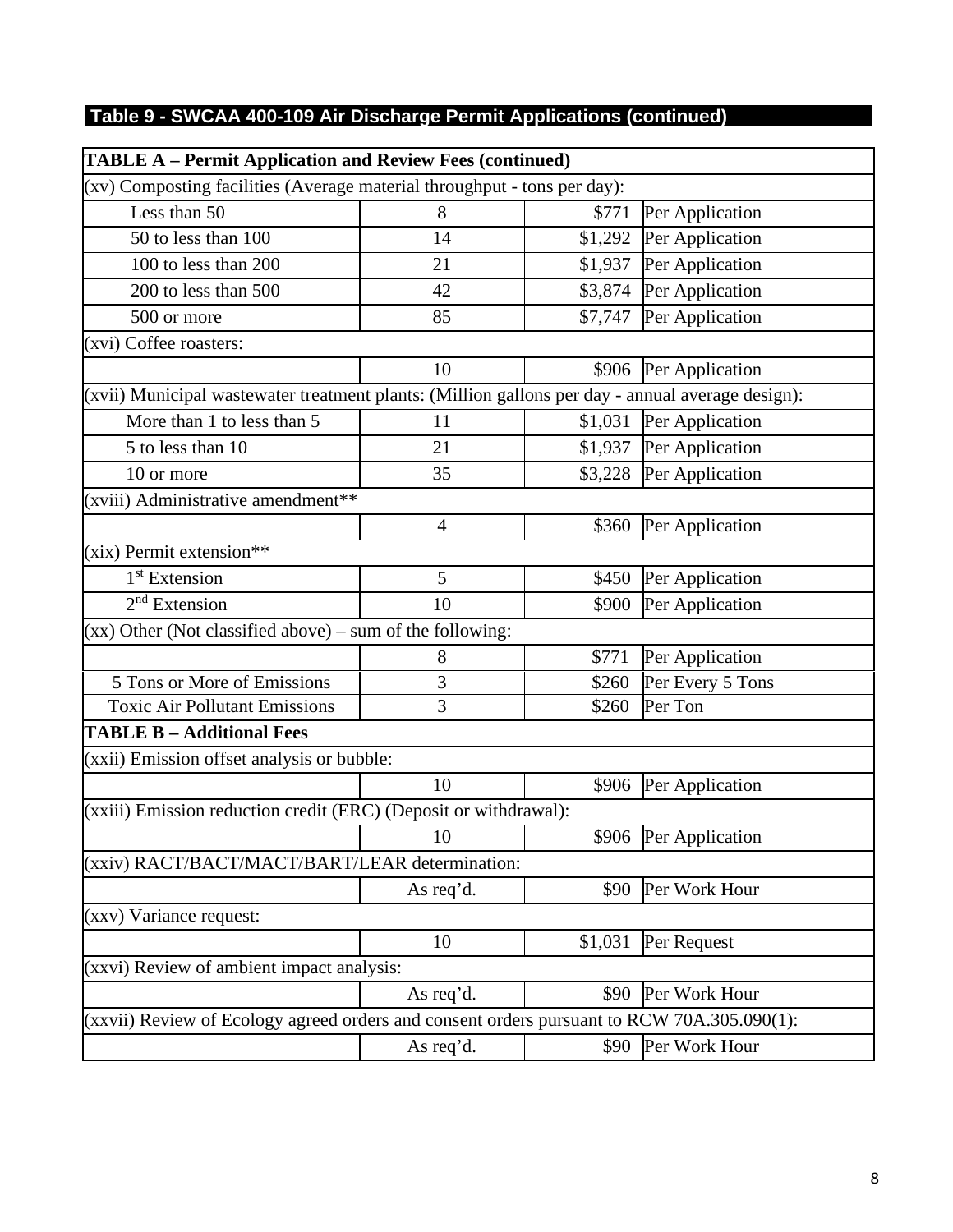| <b>TABLE C – Major New Source Review (NSR) Fees</b> |           |  |                          |  |
|-----------------------------------------------------|-----------|--|--------------------------|--|
| (xxviii) Plantwide applicability limitations (PAL): |           |  |                          |  |
| Specified work hours                                | 142       |  | \$12,913 Per Application |  |
| <b>Additional work hours</b>                        | As req'd. |  | \$90 Per Work Hour       |  |

\* If the staff time required exceeds the number of work hours associated with the applicable fee the applicant will be invoiced for each additional work hour at the rate specified for additional work hours. \*\* A filing fee is not required for administrative amendments or permit extensions.

## **Table 10 - SWCAA 425-060 Outdoor Burning Permit Program / Requirements**

| <b>Fee Categories</b>          | <b>Work Hours</b> | Fee    | <b>Fee Applicability</b> |
|--------------------------------|-------------------|--------|--------------------------|
| Permit Fee:                    |                   |        |                          |
| Residential burning            | NA                | \$0    |                          |
| Land clearing burning          | <b>NA</b>         | \$129  | Per Permit               |
| Storm debris burning           | <b>NA</b>         | \$0    |                          |
| Flood debris burning           | NA                | \$129  | Per Permit               |
| Tumbleweed burning             | <b>NA</b>         | \$0    |                          |
| Weed abatement fires           | <b>NA</b>         | \$2.60 | Per Acre;                |
|                                |                   | \$32   | Minimum                  |
| Firefighting instruction fires | <b>NA</b>         | \$32   | Per Permit               |
| Rare and endangered plant      | <b>NA</b>         | \$2.19 | Per Acre;                |
| regeneration fires             |                   | \$32   | Minimum                  |
| Indian ceremonial fires        | <b>NA</b>         | \$0    |                          |
| Recreational fires             | NA                | \$0    |                          |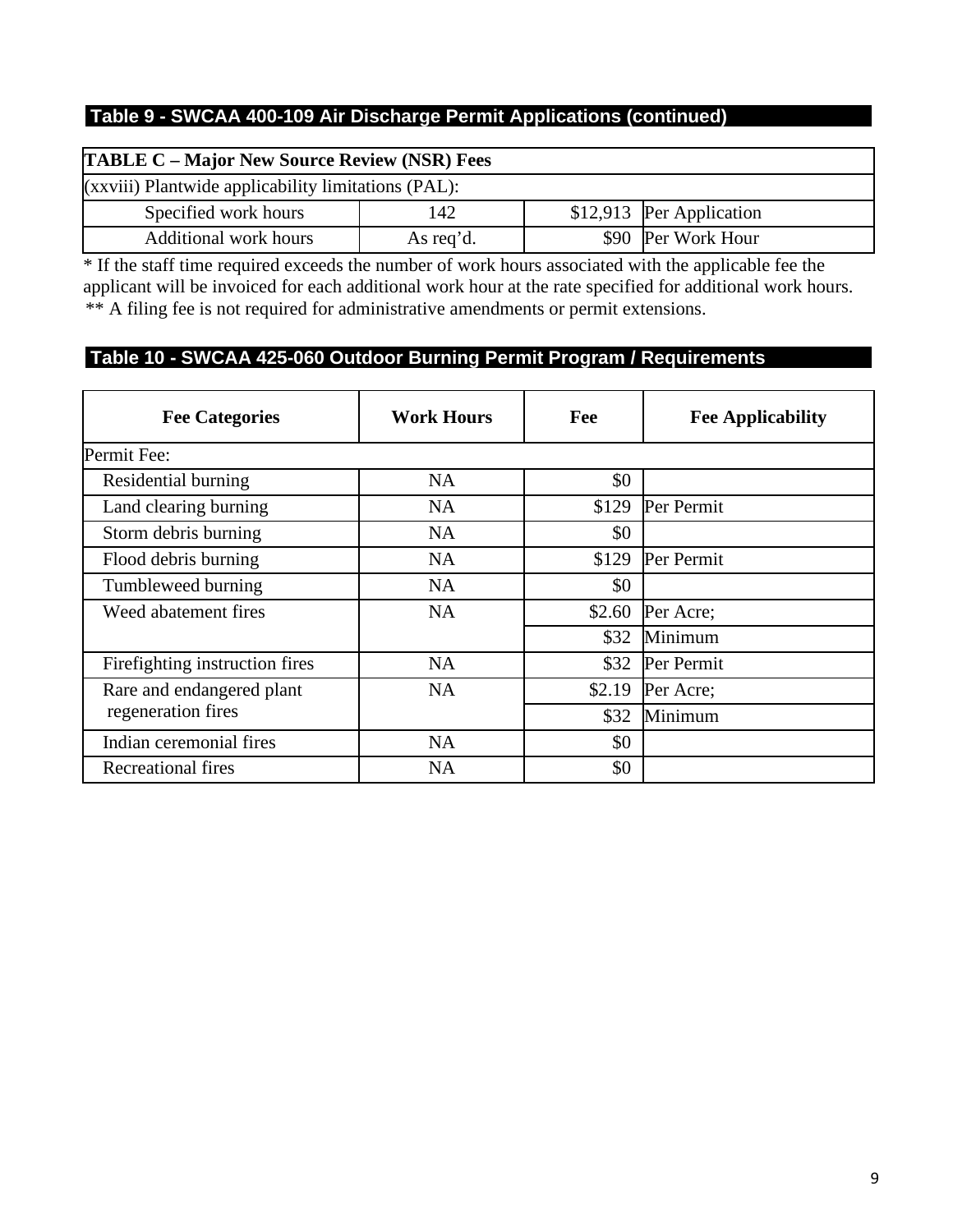## **Table 11 - SWCAA 476-050 Standards for Asbestos Control, Demolition and Renovation**

| <b>Fee Categories</b>                                          | <b>Waiting Period</b>                                                 | Fee                             | <b>Fee Applicability</b>           |  |  |
|----------------------------------------------------------------|-----------------------------------------------------------------------|---------------------------------|------------------------------------|--|--|
|                                                                | Asbestos Removal and Demolition advance Notification Period and Fees: |                                 |                                    |  |  |
| Owner occupied single family<br>residence; occupant performed. | <b>Prior Notification</b>                                             | \$32                            | Per Removal Notice                 |  |  |
| All other removal projects:                                    |                                                                       |                                 |                                    |  |  |
| Less than 10 linear feet; and<br>less than 48 square feet.     | None                                                                  | \$0                             | Per Removal Notice                 |  |  |
| 10 to 259 linear feet; or<br>48 to 159 square feet.            | 10 Days                                                               | \$129                           | Per Removal Notice                 |  |  |
| 260 to 999 linear feet; or<br>160 to 4,999 square feet.        | 10 Days                                                               | \$323                           | Per Removal Notice                 |  |  |
| 1,000 and more linear feet; or<br>5,000 and more square feet.  | 10 Days                                                               | \$645                           | Per Removal Notice                 |  |  |
| Amendments to all projects                                     | <b>Prior Notification</b>                                             | \$32                            | Per Amendment after 2              |  |  |
| Annual notification                                            | 10 Days                                                               | \$645                           | Per Removal Notice                 |  |  |
| Renovation with asbestos                                       | 10 Days                                                               | Same as normal<br>asbestos fees |                                    |  |  |
| Renovation without asbestos                                    | None                                                                  |                                 | \$0 No Notification                |  |  |
| Demolition with asbestos                                       | 10 Days                                                               | $$65.00+$                       | Per Demolition Notice +            |  |  |
|                                                                |                                                                       |                                 | Normal asbestos Per Removal Notice |  |  |
| Demolition without asbestos                                    | 10 Days                                                               | \$65                            | Per Demolition Notice              |  |  |
| Temporary asbestos storage<br>facility authorization           | <b>Prior Notification</b>                                             | \$65                            | Per Application                    |  |  |
| Emergencies                                                    | <b>Prior Notification</b>                                             | All fees are<br>doubled         | Per Request                        |  |  |

## **Table 12 - SWCAA 491-030 Gasoline Facilities Registration**

| <b>Fee Categories</b>   | <b>Work Hours</b> | Fee | <b>Fee Applicability</b>  |
|-------------------------|-------------------|-----|---------------------------|
| <b>Base Fee</b>         | NA                |     | \$218 Per Facility        |
| Gasoline Throughput Fee | NA                |     | $$0.11$ Per 1,000 Gallons |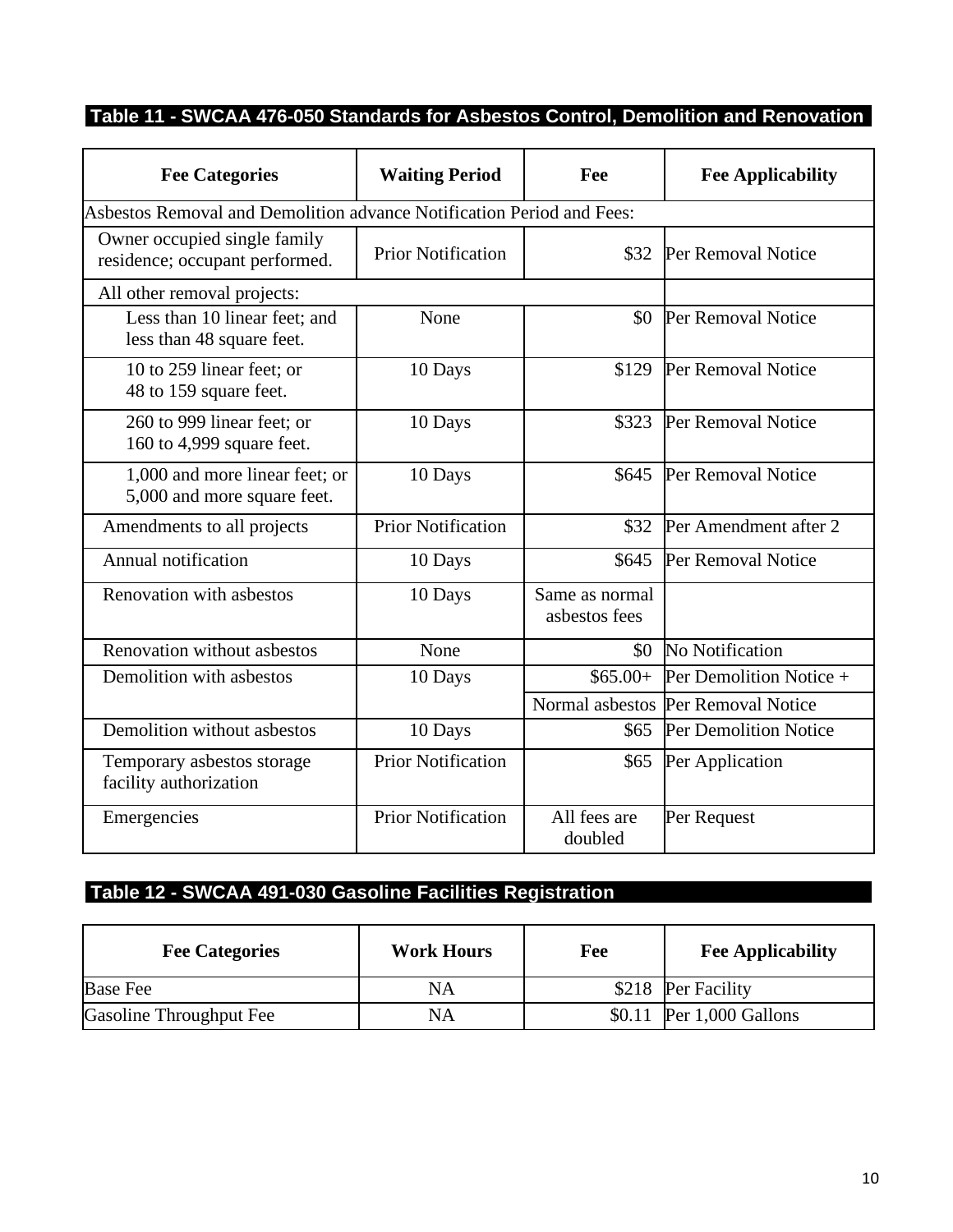# **Table 13 - SWCAA 492 Oxygenated Fuels**

| <b>Fee Categories</b>                        | <b>Work Hours</b> | Fee      | <b>Fee Applicability</b> |
|----------------------------------------------|-------------------|----------|--------------------------|
| Oxygenated Fuel Blender Registration Fees:   |                   |          |                          |
| Less than 100,000 gallons/month              | NA                | \$645    | Per Blender              |
| 100,000 to less than 1,000,000<br>gal/mo.    | NA                |          | \$1,292 Per Blender      |
| 1,000,000 to less than 15,000,000<br>gal/mo. | NA                | \$12,913 | Per Blender              |
| Greater than $15,000,000$ gal/mo.            | NA                | \$32,387 | Per Blender              |

## **Table 14 - SWCAA 493 Area Source Rules**

| <b>Fee Categories</b>                                   | <b>Work Hours</b> | Fee | <b>Fee Applicability</b> |
|---------------------------------------------------------|-------------------|-----|--------------------------|
| Variance Application Fees for Regulated Product Groups: |                   |     |                          |
| <b>Consumer Products</b>                                | NA                |     | \$1,031 Per Application  |
| <b>Aerosol Coatings</b>                                 | NA                |     | \$1,031 Per Application  |
| <b>Automobile Refinish Coatings</b>                     | NA                |     | \$1,031 Per Application  |

# **Table 15 - SWCAA 802 SEPA Procedures**

| <b>Fee Categories</b>                    | Work* Hours | Fee                                                                                                                                                                                     | <b>Fee Applicability</b> |
|------------------------------------------|-------------|-----------------------------------------------------------------------------------------------------------------------------------------------------------------------------------------|--------------------------|
| <b>SEPA Threshold Determination Fee:</b> |             |                                                                                                                                                                                         |                          |
| Minor project                            | 14          | \$1,292                                                                                                                                                                                 | Per Determination        |
| Major project                            | 35          | \$3,228                                                                                                                                                                                 | Per Determination        |
| <b>Additional work hours</b>             | As req'd.   | \$90                                                                                                                                                                                    | Per Work Hour            |
| EIS fee (prepared by SWCAA):             | As req'd.   | \$90                                                                                                                                                                                    | Per Work Hour            |
| Public notice fee:                       | NA.         | SWCAA may<br>collect a reasonable<br>fee to reimburse for<br>newspaper notice, Per Notice<br>meeting room, and<br>related direct costs,<br>plus one work hour<br>at the following rate: |                          |
|                                          |             | \$90/hour                                                                                                                                                                               |                          |

**\*** If the staff time required exceeds the number of work hours associated with the applicable fee the